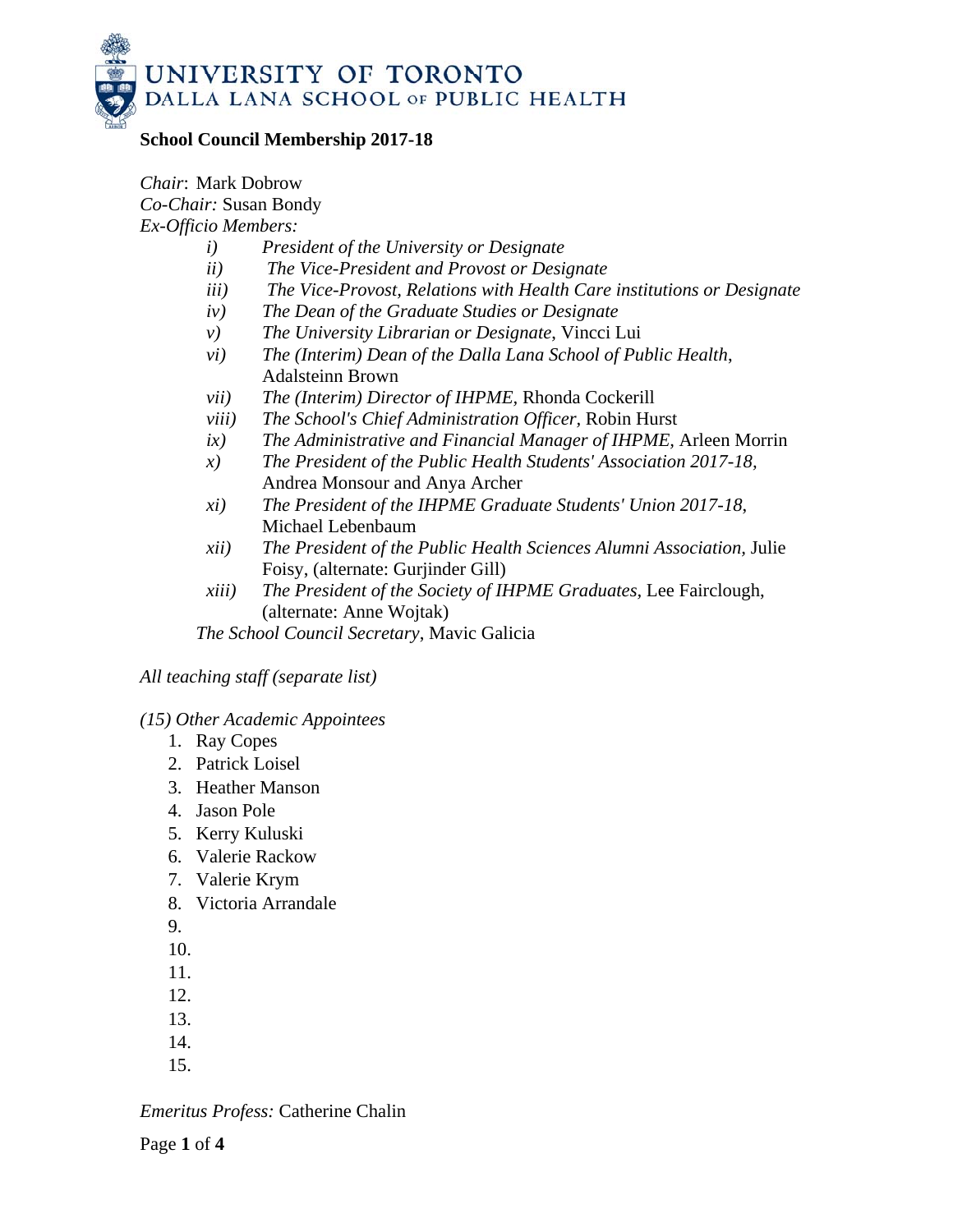

*Graduate Student/Trainees* 

|                       | Royce Jean-Louis IHPME/Prof Masters |
|-----------------------|-------------------------------------|
| Arlinda Ruco          | <b>IHPME/Doctoral</b>               |
| <b>Matthew Farr</b>   | <b>IHPME/Doctoral</b>               |
| John Bae              | <b>IHPME/Professional Masters</b>   |
| Claire Kim            | <b>IHPME/Research Masters</b>       |
| <b>Surain Roberts</b> | <b>IHPME/Research Masters</b>       |
| Rachel Kirkland       | PHS/MPH SBHS                        |
| Zahraa Saab           | PHS/MPH SBHS                        |
| Celina Carter         | PHS/PhD SBHS                        |
| Cindy Shen            | Resident                            |
|                       |                                     |

*(4) Administrative Staff* 

- 1. Christina Lopez
- 2. Melodie Buhagiar
- 3. Sarah Ko
- 4. Ellen Sokoloff

*External Stakeholder:* Bernard Choi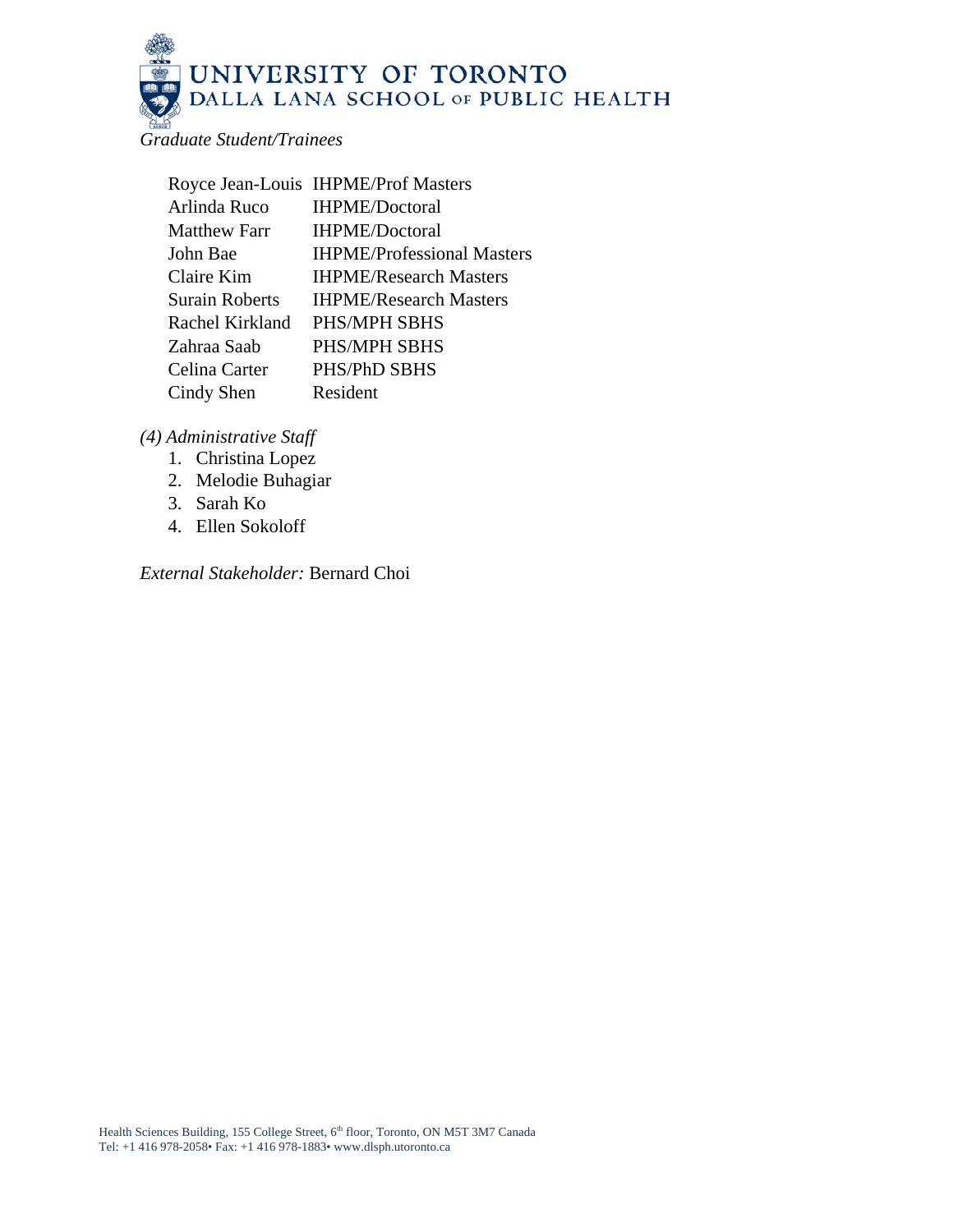

# **School Council Executive Committee Membership 2017-18**

*Chair*: Mark Dobrow *Co-Chair:* Susan Bondy *(4) Graduate Students*  1. Nicholas Moroz (MPH/SBHS) 2. Nishan Zewge-Abubaker (MPH/SBHS) 3. Jennifer Gutberg (IHPME/PhD) 4. Matthew Farr (IHPME/PhD) *(4) Teaching Staff*  1. Dan Allman 2. Jeremy Scott 3. Erica Di Ruggiero 4. Julia Zarb *(2) Other Academic Appointees*  1. Patrick Loisel 2. Valerie Krym *(2) Administrative Staff*  1. Christina Lopez 2. Melodie Buhagiar *(1*) *External Stakeholder*, Bernard Choi *(2) Alumni Members IHPME Society of Graduates Pres*, Lee Fairclough *PHAA President,* Julie Foisy *Ex-Officio: (Interim) Dean,* Steini Brown *School Council Secretary:* Mavic Galicia